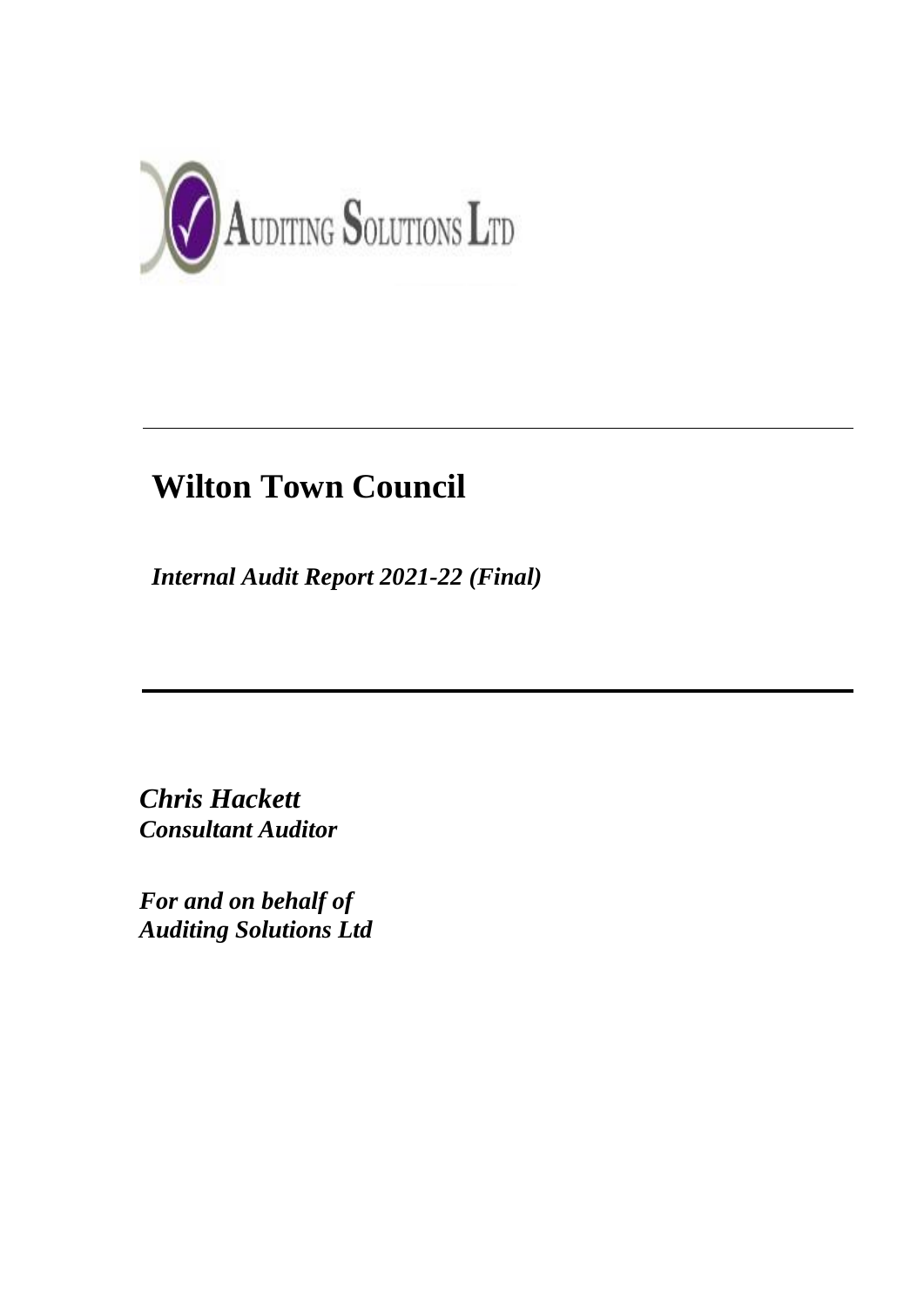### **Background**

Statute requires all town and parish councils to arrange for an independent internal audit examination of their accounting records and system of internal control and for the conclusions to be reported each year in the Annual Governance and Accountability Return (AGAR).

This report sets out the work undertaken at the Council for the financial year 2021/22 which took place on the  $7<sup>th</sup>$  March and  $6<sup>th</sup>$  June 2022, together with our preparatory work. We wish to thank the Clerk and Assistant Clerk for providing the information to facilitate our review.

# **Internal Audit Approach**

In undertaking our review for the year, we have again had regard to the materiality of transactions and their susceptibility to potential miss recording or misrepresentation in the year-end Statement of Accounts / AGAR. Our programme of cover is designed to afford appropriate assurance that the Council has robust financial systems in place that operate in a manner to ensure effective probity of transactions and to afford a reasonable probability of identifying any material errors or possible abuse of the Council's own and the national statutory regulatory framework. The programme is also designed to facilitate our completion of the 'Internal Audit Report' which is part of the Council's AGAR and requires independent assurance on specified internal control objectives.

# **Overall Conclusion**

Based on the work completed this year, the Council operates suitable financial systems. We made a number of recommendations following our interim review to strengthen control, these together with the Council's response are set out in the detailed report. We have duly signed the Internal Audit Report included in the Council's AGAR assigning positive assurance against the control objectives.

We ask that Members consider the content of this report and acknowledge that the report has been reviewed by Council.

*This report has been prepared for the sole use of Wilton Town Council. To the fullest extent permitted by law, no responsibility or liability is accepted by Auditing Solutions Ltd to any third party who purports to use or rely, for any reason whatsoever, on this report, its contents or conclusions.*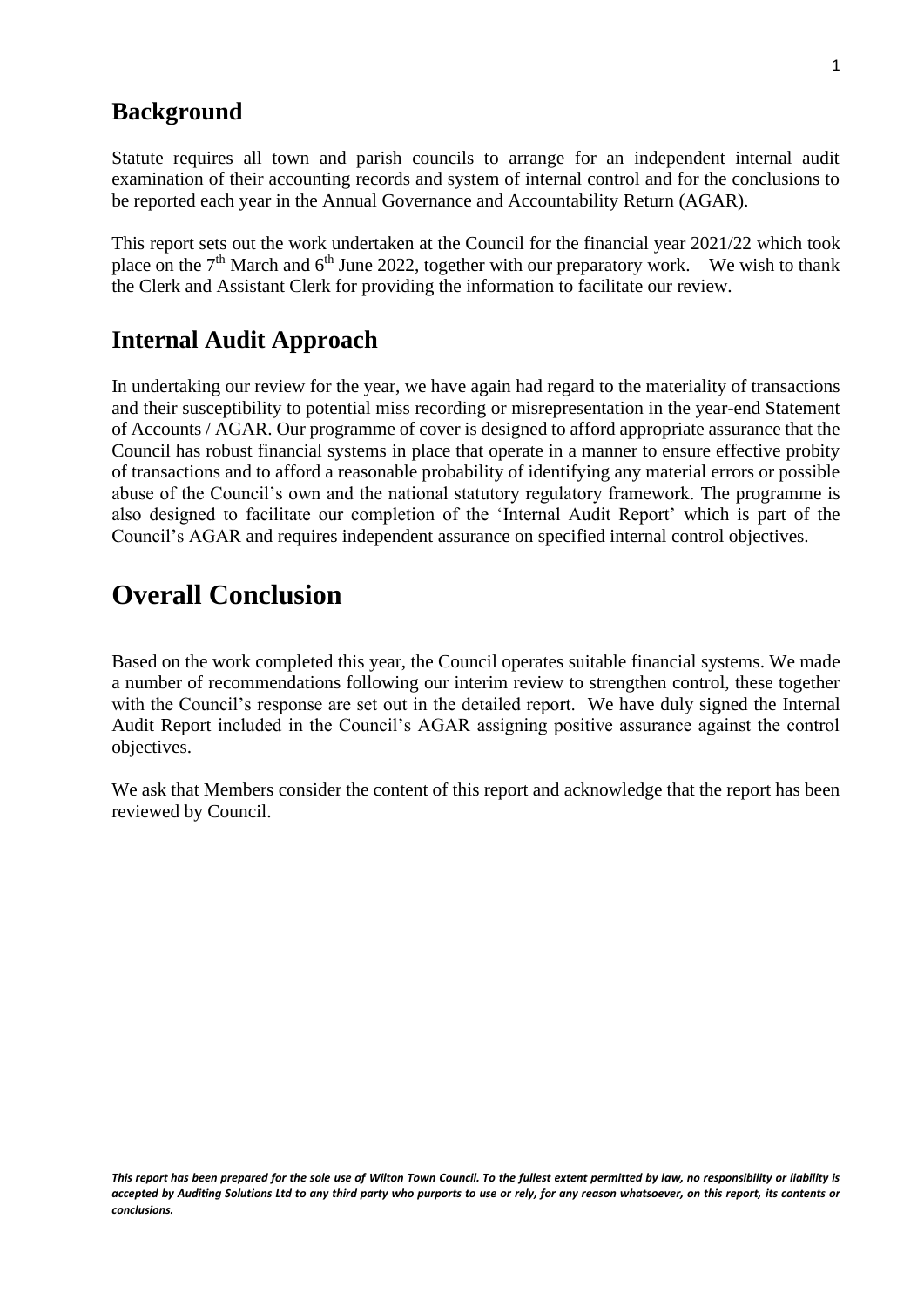# **Detailed Report**

### **Maintenance of Accounting Records & Bank Reconciliations**

The Council uses the Rialtas accounting software to maintain its accounting records. There are now three bank accounts with Lloyds Bank, the Instant Access account, the Treasurer's Account and the recently opened Business Debit Card account with the transactions recorded in a combined cash book on the Rialtas system. We note the Council has support from DCK Accounting in maintaining the Rialtas Ledger including the year-end closedown.

Our objective in this area is to ensure that the accounting records are being maintained accurately and in a timely manner and that no anomalous entries appear in cash books or reconciliations. We have consequently:

- ➢ Verified that the closing balances for the financial year 2020/21 have been rolled forward correctly in the Rialtas accounting system to 2021/22;
- ➢ Ensured that an appropriate Cost Centre and Nominal Account Coding Schedule remains in place;
- $\triangleright$  Confirmed the Rialtas accounting system was in balance overall, based on the back-ups supplied for our two reviews. This was done by running a data check to confirm the trial balance agreed to the nominal ledger;
- ➢ Discussed arrangements for backing up the Rialtas system. We understand from Officers that the Council's Server is backed up every day to a Cloud by the Council's IT provider, Cloudberry;
- $\triangleright$  Reviewed the report of the External Auditor on the 2020/21 accounts to confirm there are no matters raised requiring our follow up;
- $\triangleright$  At our interim review checked and agreed detail of all transactions in the Lloyds bank Instant Access and Treasurer's account statements for December and January (up to January  $27<sup>th</sup>$ ) to the cash book, as a sample. At the final review we similarly checked all transactions in March 2022 between the cash book and the bank statements for the three accounts held, including the new Business Debit account. We note the Business Debit account was not used to make purchases in 2021/22; and
- $\triangleright$  Tested and agreed the bank reconciliations at 30<sup>th</sup> November and 29<sup>th</sup> December 2021 and 1st March and 31st March 2022 between the cash book and bank statements.

#### *Conclusions and recommendation*

*The accounts were in balance at the time of our reviews and reconciled during the year and at the year end. We agreed the cash and bank balances at the year end to the AGAR.*

*We understand that Members are provided with bank reconciliations, it is good practice for a Member, who is not a cheque signatory, to initial them.*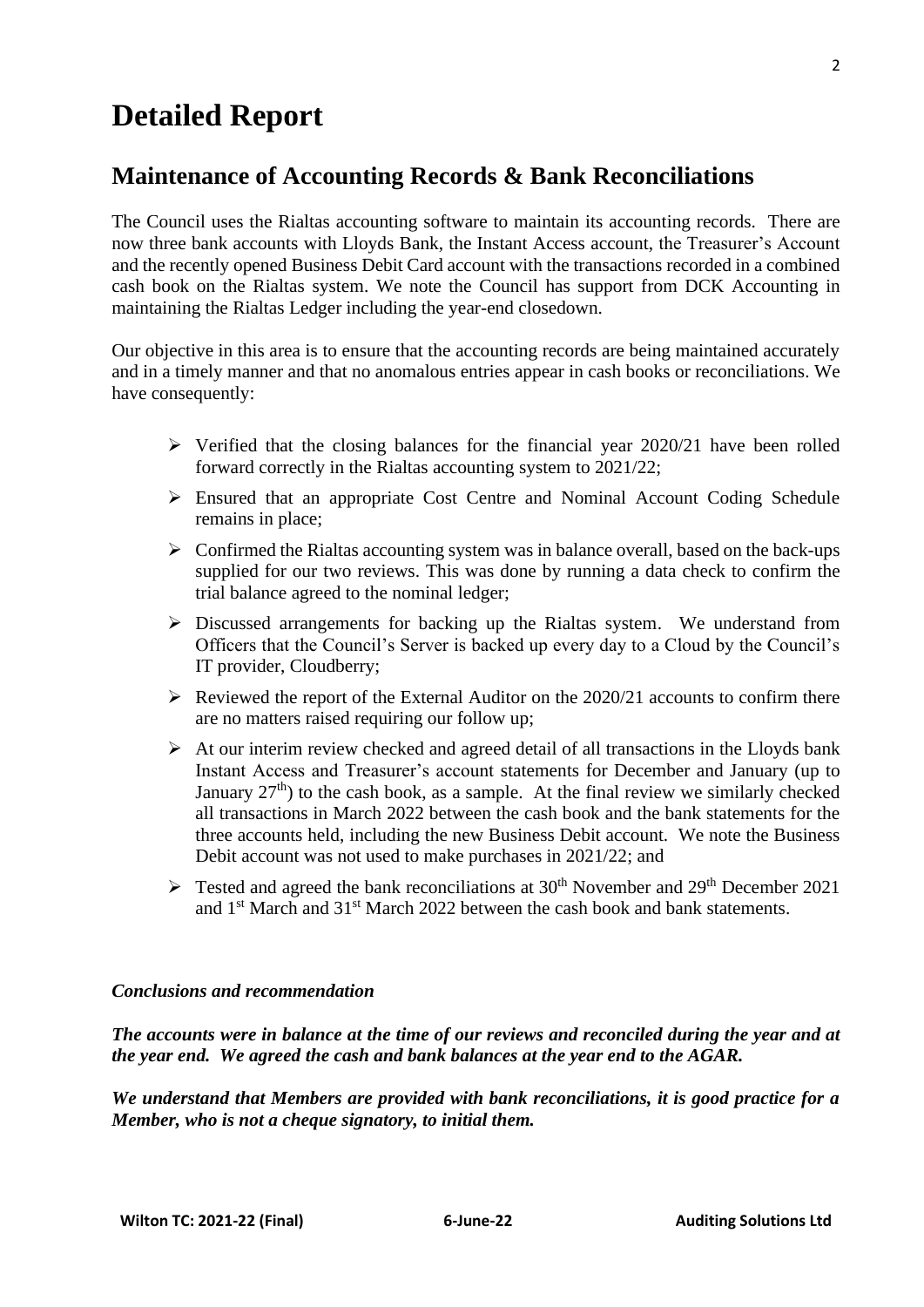*We note that, in common with many councils, Wilton employs DCK Accounting to provide support with maintaining the Rialtas Ledger and the year-end closedown. We regard this as good practice in ensuring the Council has sufficient resources to maintain its financial controls.*

*R1 The bank reconciliations should be signed by a Member. Response: This was done in April 2022 and will be done going forward.*

# **Review of Corporate Governance**

Our objective here is to ensure that the Council has a robust regulatory framework in place; that Council and Committee meetings are conducted in accordance with the adopted Standing Orders, that financial transactions are made in accordance with the extant Financial Regulations and that, as far as we are able to ascertain, no actions of a potentially unlawful nature have been or are being considered for implementation. We have:

- $\triangleright$  Completed our review of the minutes (as posted on the website) of the full Council and Committees for the financial year to ensure that no issues affecting the Council's financial stability either in the short, medium or long term exist, also that no legal issues are in existence whereby the Council may either be considering or have taken decisions that might result in ultra vires expenditure being incurred. None were identified;
- ➢ Noted that the Council keeps its Governance framework under review, confirming Standing Orders and approving a Code of Conduct during the year;
- $\triangleright$  Confirmed the Council is posting details of larger payments, over £500, on its website in compliance with the Transparency Code; and
- $\triangleright$  Confirmed the Council advertised the audit of its 2020/21 accounts by publishing the notice of public rights.

#### *Conclusion and recommendation*

*The Council has Governance arrangements in place, although at the time of our interim review it needed to up-date the posting of detail of larger payments on to its website.*

*R2 The Council should post detail of larger payments on to its website. Response: Details of the cash book are posted each month with the agenda papers showing individual payments.*

# **Review of Expenditure**

Our aim here is to ensure that:

➢ Council resources are released in accordance with the Council's approved procedures and budgets;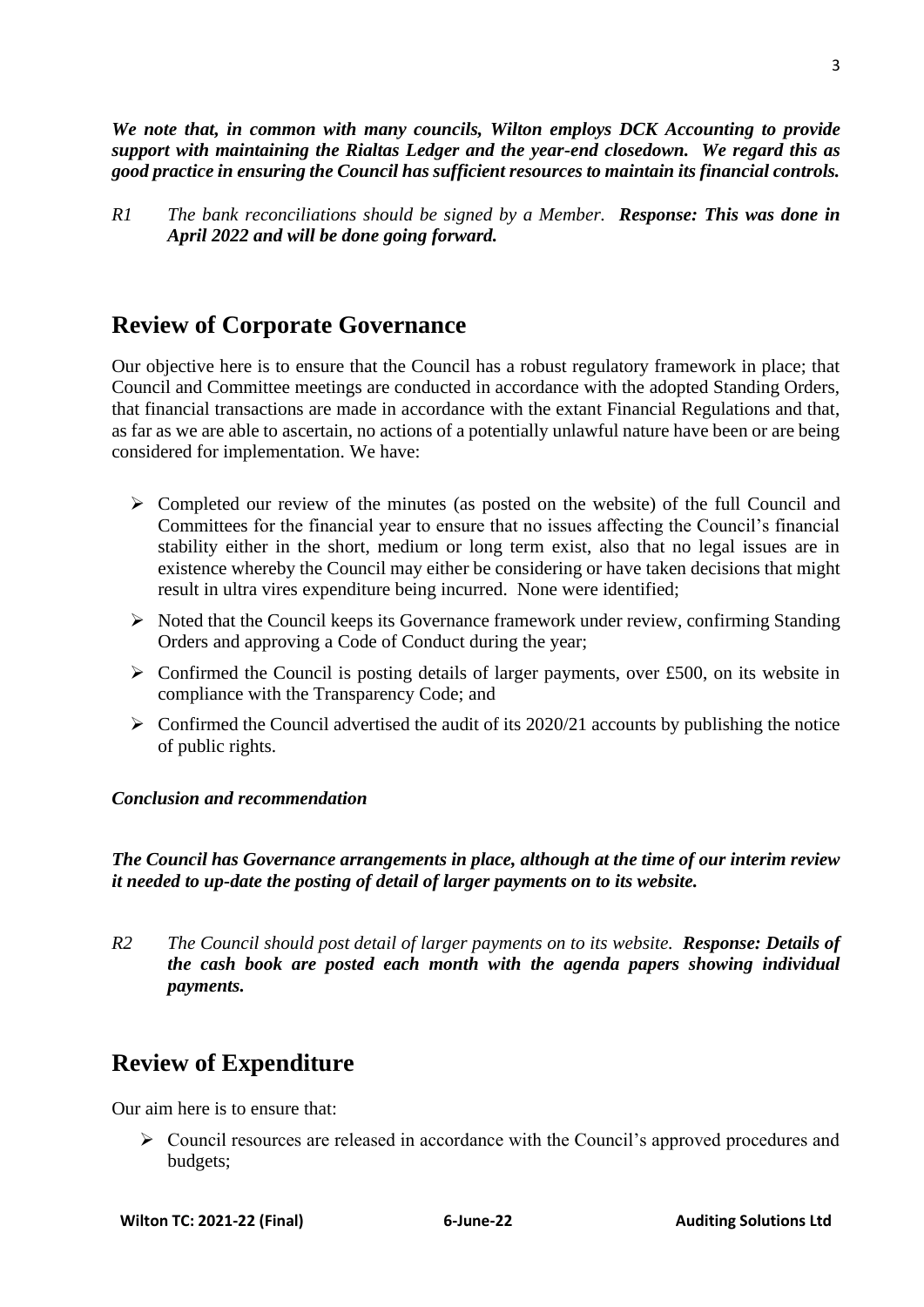$\Delta$ 

- ➢ Appropriate procedures are in place to ensure compliance with the Council's Standing Orders and Financial Regulations with regard to tendering and quotation action;
- ➢ Payments are supported by appropriate documentation, either in the form of an original trade invoice or other appropriate form of document confirming the payment as due and/or an acknowledgement of receipt, where no other form of invoice is available;
- ➢ All discounts due on goods and services supplied are identified and appropriate action taken to secure the discount;
- $\triangleright$  The correct expense codes have been applied to invoices when processed; and
- ➢ VAT has been appropriately identified and coded to the control account for periodic recovery.

We have discussed with the Clerk the Council's arrangements for processing and authorising payments. We understand this is now mostly done on-line with the Clerk setting up the payment and two members then authorising them. Further that Members are provided with a list of invoices set up by the Clerk and that all payments including direct debits are reported to Council.

We understand the new debit card account has a maximum balance allowable of  $\pounds1,000$  and only a Member can transfer funds in to the account and that payments from this account will be reported with the other payments. We understand the Clerk is drafting a policy for the use of the debit cards.

To gain assurance in this area we have examined a sample of payments made in the financial year to  $31<sup>st</sup>$  March 2022. The sample included all amounts with a value in excess of £2,000 and randomly every twentieth item in the cash book. The total value of our sample was £100,940 being 65% of the total value of non-pay expenditure in the year. All payments were supported by invoices except the payment for £750 in August 2021 being 50% of the Mayoral Allowance. We understand this amount was included in the Budget.

We understand the Council tendered two contracts in the year, one for ground maintenance and one for a play area. We discussed tender arrangements with the Clerk and reviewed the tenders received.

We reviewed the Council's VAT transactions noting the balance due to the Council at 31<sup>st</sup> March 2021 had been recovered and that the first three quarterly VAT reclaims had been completed with the funds recovered and credited to the cash book.

#### *Conclusion and recommendations*

*The Council has systems in place for processing payments. We understand invoices are provided to Members at meetings. Control would be improved if invoices were checked and initialled by Members against the schedule of payments provided to Members.*

- *R3 Invoices should be initialled by two Members. Response: This is now happening. Members compare invoices to the pay schedules.*
- *R4 Payments of Mayoral Allowance should be specifically minuted. Response: Will be done, but not made payments since interim audit report.*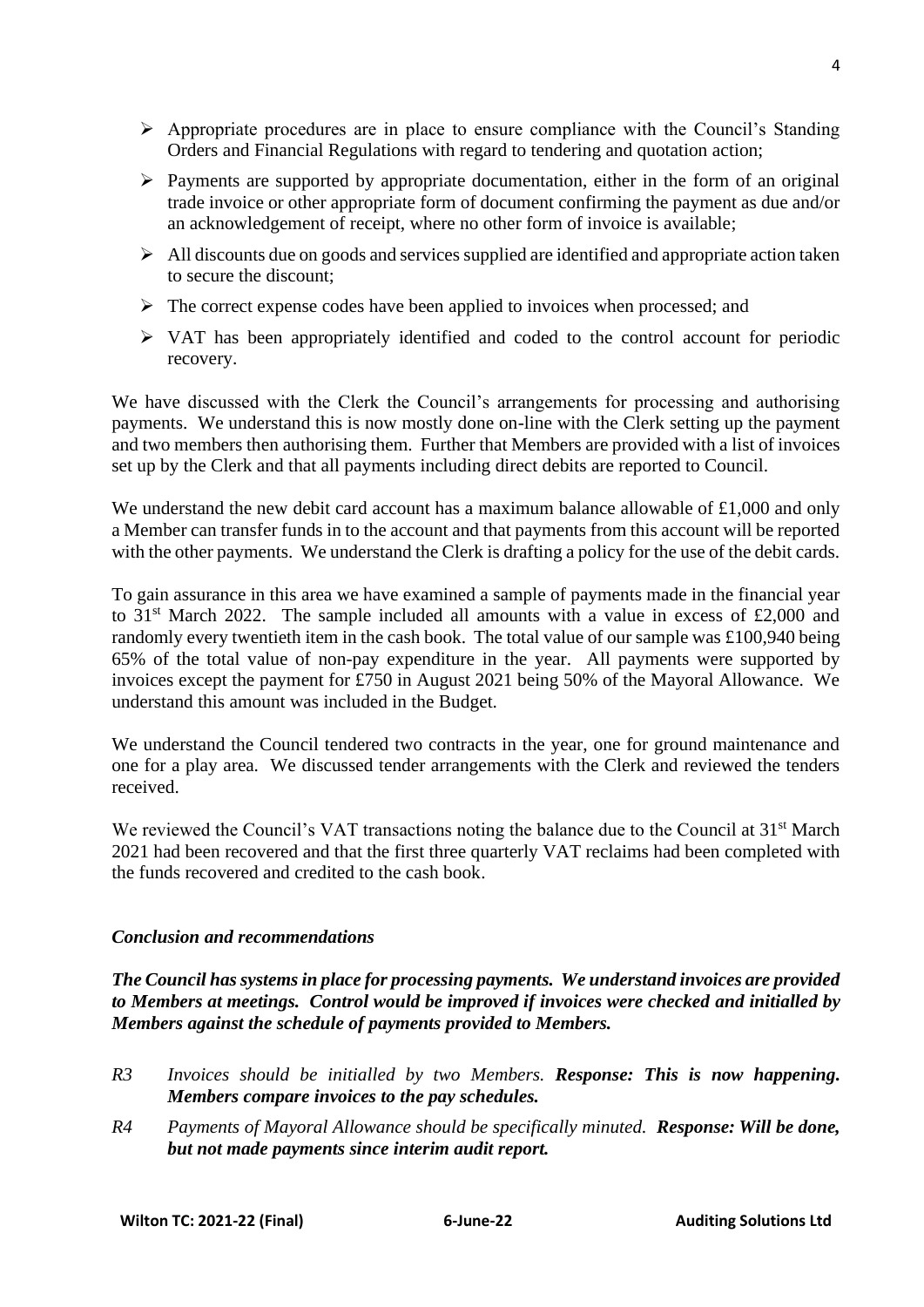# **Assessment and Management of Risk**

Our aim here is to ensure that the Council has put in place appropriate arrangements to identify all potential areas of risk of both a financial and health and safety nature, whilst also ensuring that appropriate arrangements exist to monitor and manage those risks in order to minimise the opportunity for their coming to fruition. To this end, we have:

- ➢ Noted that the Council reviewed and adopted its risk management policy and related assessment of risks at its meeting on  $25<sup>th</sup>$  May 2021. It analyses risks by source including a section on financial risks. It describes the risk, the impact and assesses it, then lists mitigations. We understand the Clerk is developing the current year risk assessment;
- $\triangleright$  Examined the Council's 2021/22 insurance policy with Axa which ran to 31<sup>st</sup> March 2022, noting that cover included:
	- o Property damage
	- o Insurance of street furniture and equipment
	- o Business interruption cover loss of revenue up to £15,000
	- o Employer's liability £10m
	- o Public liability £10m
	- o Hirer's liability £5m and
	- o Employee dishonesty £0.31m; and
- ➢ Discussed arrangements for completing safety checks on Council play areas, which we understand are completed weekly by the ground maintenance contractor supplemented by an annual independent check by Zurich.

#### *Conclusion*

*The Council has arrangements for managing risk. The Council is required to approve its overall risk assessment annually. We note this was done in May 2021 which is within the year of audit.* 

# **Budgetary Control and Reserves**

Our objective here is to ensure that the Council has a robust procedure in place for identifying and approving its future budgetary requirements and the value of precept to be drawn down from the Unitary Authority: also, that an effective reporting and monitoring process is in place. We also aim to ensure that the Council retains appropriate funds in general and earmarked reserves to finance its ongoing spending plans, whilst retaining appropriate sums to cover any unplanned expenditure that might arise.

From discussion with the Clerk we understand that Members regularly get a cost centre report generated from Rialtas showing income and expenditure for the prior year, current year budget and variance. We confirmed these are posted onto the website with the agenda papers.

We note that a budget working party was set up which met twice. Members had a line by line analysis of income and expenditure showing the budget for 2019/20 and the actual, the 2020/21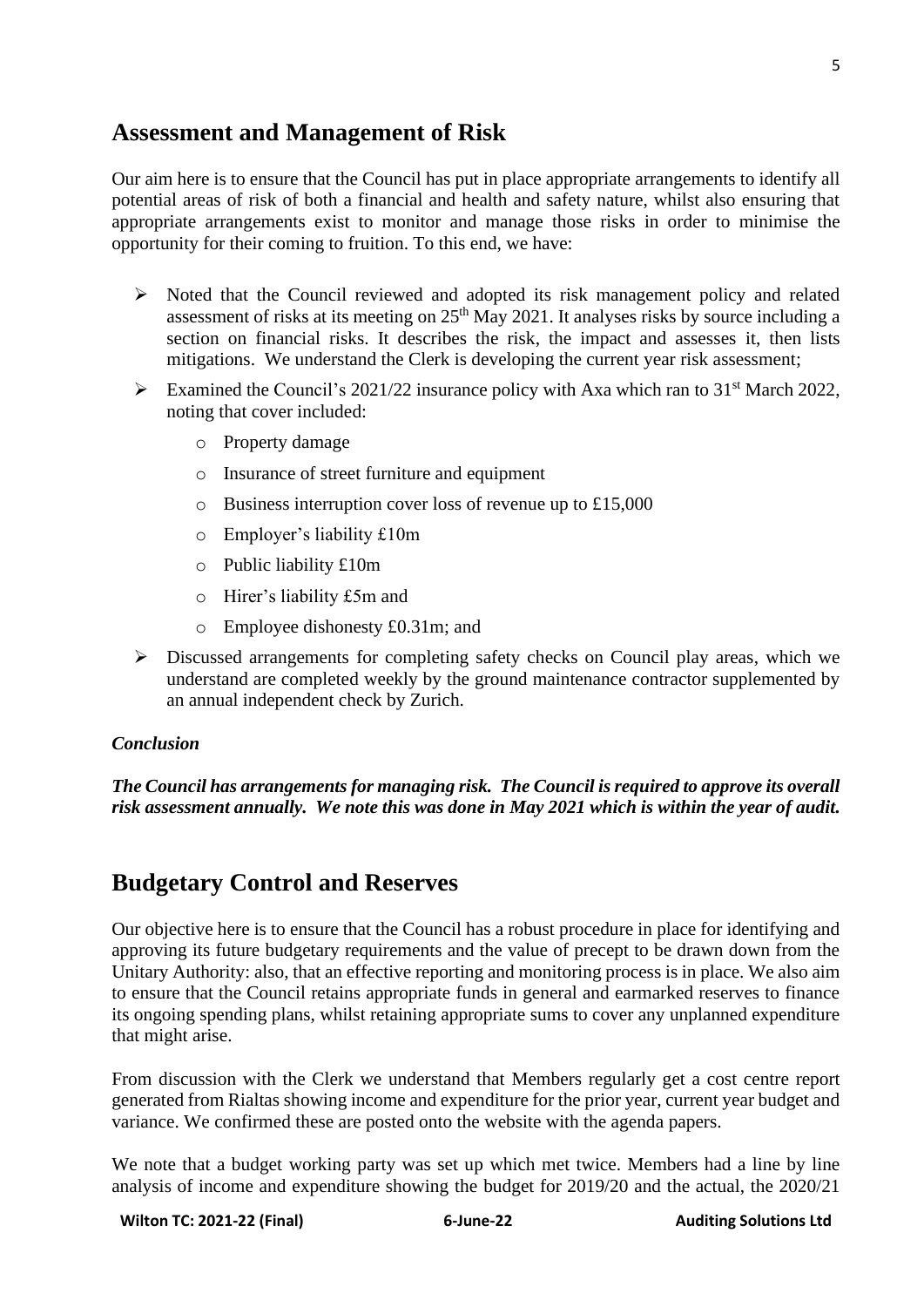budget, 2021/22 budget and YTD, and projections for 2022/23. Members were also provided with a briefing note analysing the precept and comparing to other councils and detailing the council tax base. Full Council then approved the budget and set the precept its meeting on 4<sup>th</sup> January 2022.

At the 31st March 2022 total balances and reserves stood at £300,075 including a general balance of £141,236 and earmarked reserves of £158,839. Spending in 2021/22 per the AGAR was £171,167 or £14,264 a month. The general balance was some 10 months spending which is slightly above the normal range of 3-8 months. We note reserves are discussed by Members as recorded in the minutes. The Council is keeping relatively high balances in view of the planned projects.

We reviewed the income and expenditure for the full year making comparisons to prior years. We note the main variations year on year reflect a reduction in other income compared to 2020/21 when there were a number of one-off grants and activities. Similarly, the level of general payments in 2021/22 was lower than the prior year due to a number of one off items in 2020/21.

#### *Conclusion*

*No issues have arisen in this area from our work. The Council has arrangements for managing its budget.*

# **Review of Income**

In addition to the precept the Council receives income from grants, burial fees and hire charges relating to the pavilion and sports pitches and from the tenant in the Council's offices, Harvey & Snowden.

We have:

- $\triangleright$  Agreed the amount of the Precept for 2021/22 from the minutes to the amounts receipted into the Rialtas cash book. We agreed further the precept recorded in the accounts to the list of 2021/22 precepts published by the Government;
- $\triangleright$  Confirmed that cemetery fees and charges are reviewed periodically by the Council;
- ➢ Tested burial income, selecting a sample of five burials from the Register of Interments confirming a certificate of burial or cremation was held and that the fees had been charged in accordance with the schedule of rates with invoices recorded in Rialtas;
- $\triangleright$  Confirmed receipt of Section 106 grant from Wiltshire Council of £12,515 to the remittance advice;
- ➢ Reviewed and agreed two month's income from the bank statements to the Cash Book; and
- ➢ Reviewed the unpaid invoices report on Rialtas at our interim and final stage reviews.

#### *Conclusion*

*The Council has arrangements for collecting income. There are no matters arising requiring recommendations.*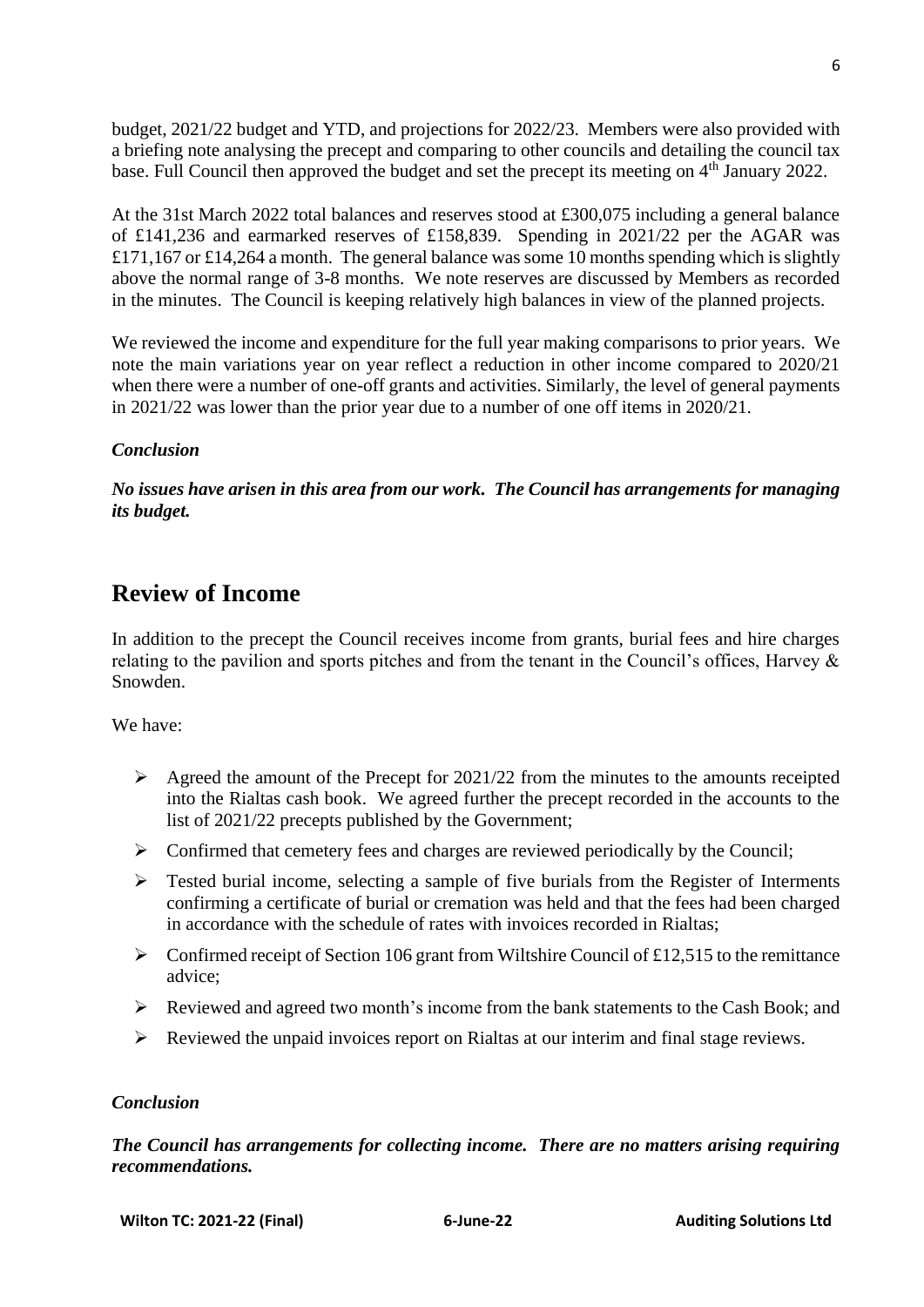# **Petty Cash Account**

*The AGAR requires us to confirm arrangements in relation to Petty Cash. The Council does not operate a petty cash account, any out-of-pocket expenses being reimbursed by separate payment as with other trade payments. Therefore, for this control objective in the Internal Audit report in the AGAR, we will note it as not applicable.*

# **Salaries and Wages**

In examining the Council's payroll function, we aim to confirm that salary payments are in line with the Council's approved pay rates and that extant legislation is being appropriately observed as regards adherence to the requirements of HM Revenue and Customs (HMRC) legislation in relation to the deduction and payment over of income tax and NI contributions, together with pension contributions in accordance with the published percentage contribution rates.

We note that payroll is processed by a Bureau and that Members approve payroll payments with the total salary cost being recorded on the payment schedules sent to all Members each month. Actual payments through the bank system are authorised by two members. We have obtained and tested the payroll reports for November 2021 as a sample, specifically we:

- $\triangleright$  Agreed pay, per the payslips, to the schedule of salary costs approved by the Budget Working party for inclusion in the budget 2022/23 which was formally approved by Council on January  $4<sup>th</sup>$  2022, (the schedule was provided to us by the Clerk);
- ➢ Checked the calculation of tax and NI for staff per the November payroll;
- ➢ Agreed tax and NI per payslips and employer's NI to the tax summary report and to the payments recorded in the Rialtas cash book;
- $\triangleright$  Test checked the calculation of pension contributions;
- $\triangleright$  Checked the calculation of the back-dated pay-rise for the Clerk and Assistant Clerk which was applied in March 2022 following the agreement of the national pay award; and
- $\triangleright$  Completed a trend analysis of payroll costs month on month to identify any potential material anomalies.

#### *Conclusion*

*The Council is maintaining suitable payroll records. There are no matters arising requiring formal comment or recommendation.*

## **Fixed Asset Register**

The Governance and Accountability Manual requires all councils to maintain a record of all assets owned. We have reviewed your asset register noting it identifies individual assets and suitably categorises them, for example recording buildings, play equipment, community assets etc. We note there were no acquisitions in the year. We have agreed the balance on the fixed asset register to the draft AGAR line 9.

```
Wilton TC: 2021-22 (Final) 6-June-22 Auditing Solutions Ltd
```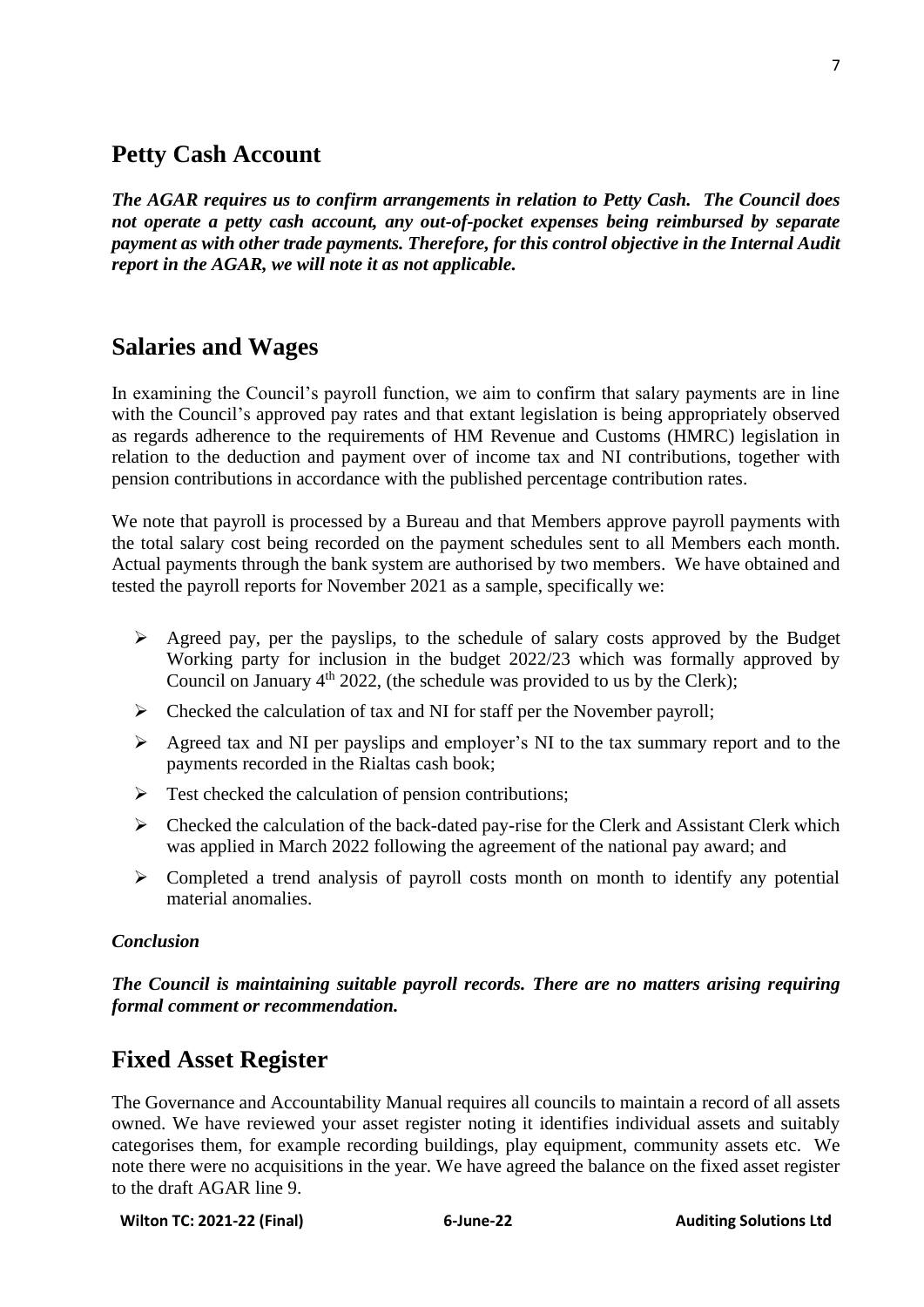#### *Conclusion*

*No matters have been identified from this area of our work requiring recommendations, the Council is maintaining its asset register.*

## **Investments and Loans**

We have tested the PWLB loan repayment instalments made in the year to the third party PWLB demand notices. At the year-end we agreed the balance owed on the two loans as recorded in the AGAR to the amount reported as due on the Government's Debt Management Office website.

We note the Council does not currently have an investment policy, although all funds are placed in current or deposit accounts.

#### *Conclusion and recommendation*

*Loans reported in the AGAR agree to third party supporting information.*

*R5 The Council should approve an investment policy/strategy.*

# **Statement of Accounts and Annual Governance & Accountability Return (AGAR)**

The Accounts and Audit Regulations, as amended periodically, require all councils to prepare annually a Statement of Accounts, which is now in the form of the Annual Governance and Accountability Return at Section 2, which is, together with the Annual Governance Statement at Section 1, subject to independent external audit examination and certification.

We have agreed the AGAR data in Rialtas to the underlying financial information and reviewed the year end debtors and creditors. We have agreed this information to the hard copy AGAR.

#### *Conclusions*

*We have duly signed off the Internal Audit Report in the year's AGAR providing a copy for the Clerk's necessary further action. We also take this opportunity to remind the Clerk of the requirements of the guidance notes in the preface to the year's AGAR in relation to the documentation that should be displayed on the Council's website, together with the need to ensure compliance with the timing requirements for publication of the Notice of Public Rights to examine the Council's documentation for the financial year.*